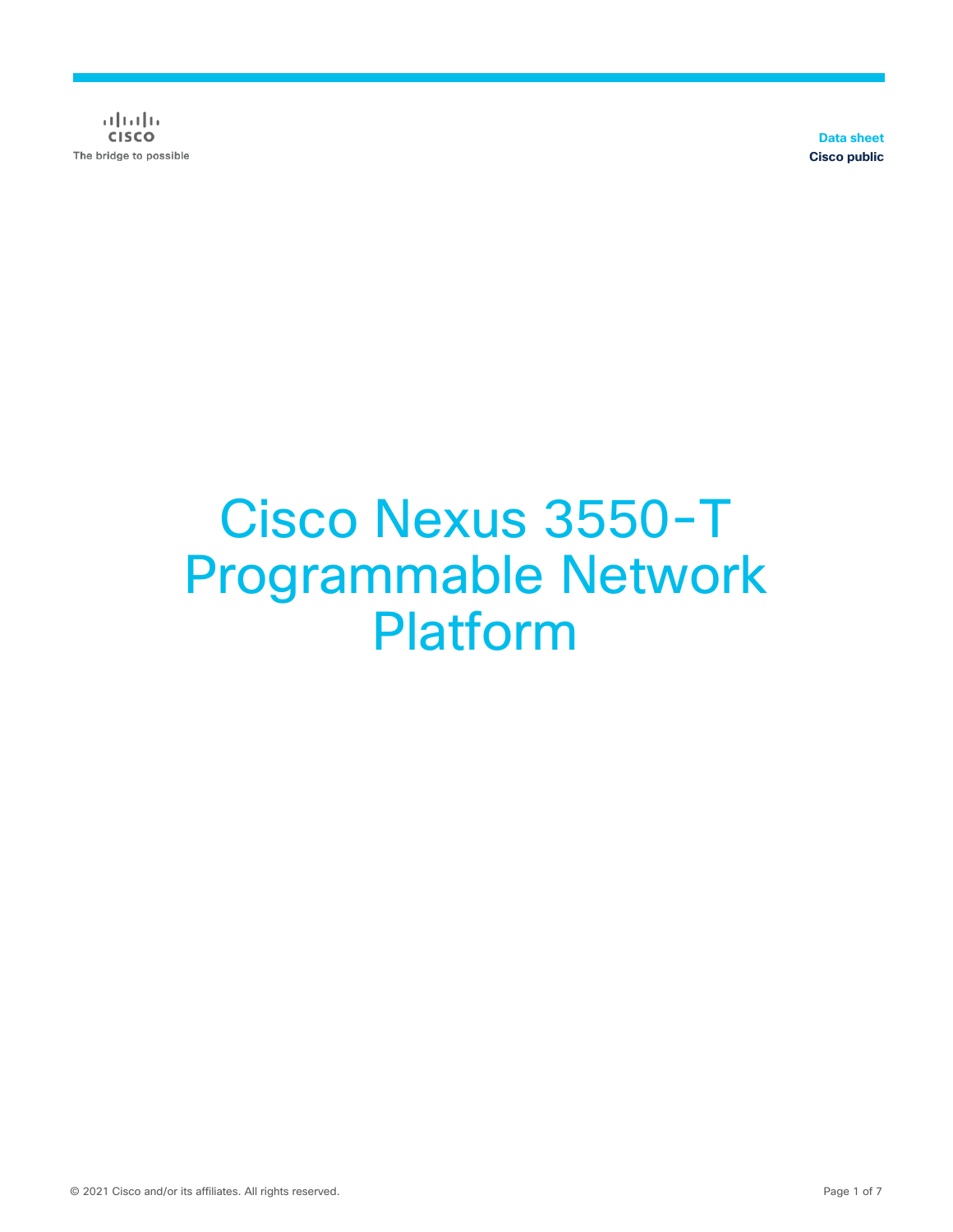# **Contents**

| A flexible low-latency application platform | 3              |
|---------------------------------------------|----------------|
| Hardware architecture                       | 3              |
| Ease of management                          | 4              |
| Programmability                             | 4              |
| Network platform features                   | $\overline{4}$ |
| Supported applications                      | 6              |
| Cisco environmental sustainability          | 6              |
| <b>Cisco Capital</b>                        | 7              |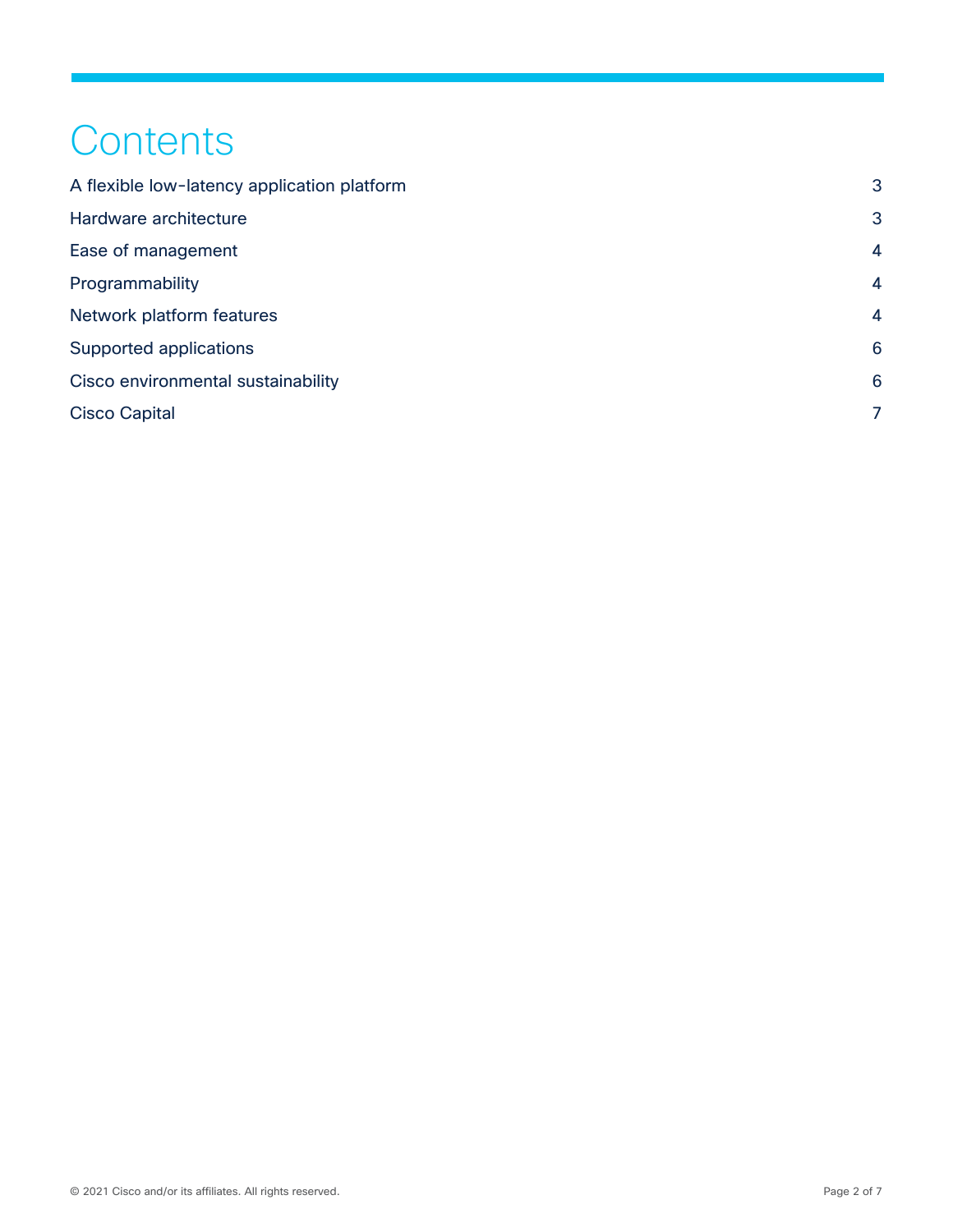# <span id="page-2-0"></span>A flexible low-latency application platform

The Cisco Nexus® 3550-T Programmable Network Platform is a top-of-rack software application platform with a unique low-latency design. The Cisco Nexus 3550-T Platform features up to 48 ports of Ethernet connectivity in a single-rack unit form factor. The platform is built around a powerful programmable FPGA and provides a complete firmware development environment for custom application and use cases.



#### **Figure 1.**

Cisco Nexus 3550-T Programmable Network Platform

# <span id="page-2-1"></span>Hardware architecture

The Cisco Nexus 3550-T Programmable Network Platform has a fixed form factor that is built around a dynamically reconfigurable FPGA (Field Programmable Gate Array) and provides 48 ports that are 25G capable along with an x86 (Intel® Atom® processor with 8 cores up to 1.7 GHz)-management CPU. All 48 ports are directly connected to Xilinx Virtex UltraScale Plus VU35P FPGA with a "-3" speed grade. The FPGA has 8GB of High Bandwidth Memory (HBM) on board. The Cisco Nexus 3550-T hardware architecture diagram is shown in Figure 2 below.



#### **Figure 2.**

Cisco Nexus 3550-T Programmable Network Platform hardware architecture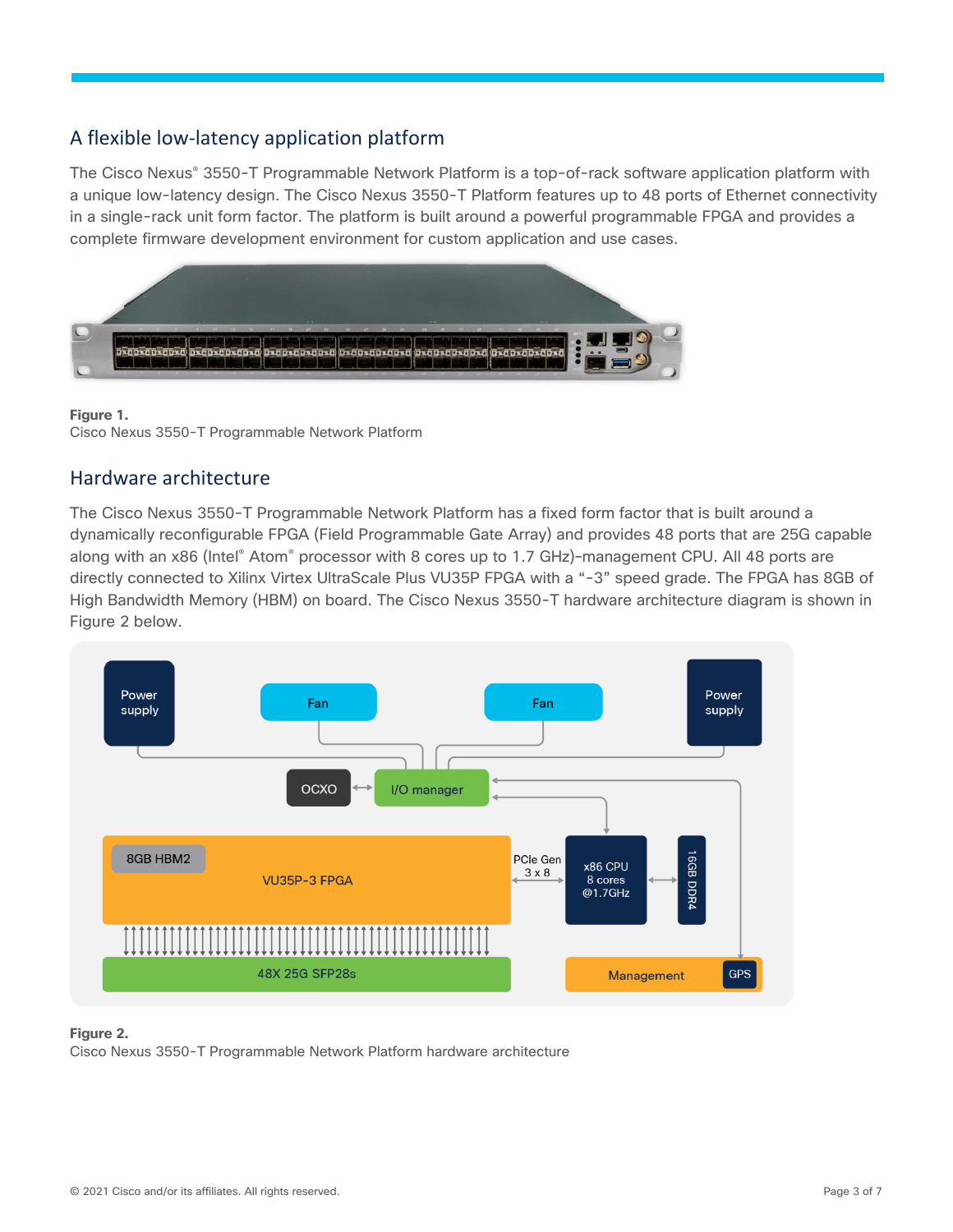# <span id="page-3-0"></span>Ease of management

The Cisco Nexus 3550-T Programmable Network Platform features a console port, a Micro USB port, a 1G RJ45 port, and a 10G SFP+ port, which can be used as management interfaces. The Cisco Nexus 3550-T Platform uses a Command Line Interface (CLI) designed to address the needs of low-latency FPGA configurations. Every command available on the CLI is also available via a remote JSON RPC API to make the Nexus 3550-T easy to operate and manage at scale.

The Cisco Nexus 3550-T Programmable Network Platform includes standard enterprise manageability and deployment capability features such as automatic configuration (via DHCP), SNMP, TACACS+ authentication, on-board Python programmability, BASH shell access, and time-series logging.

# <span id="page-3-1"></span>Programmability

The Cisco Nexus 3550-T Programmable Network Platform provides a powerful development framework to add application-specific intelligence to the Cisco Nexus 3550 FPGA Module using Cisco's Nexus Firmware Development Kit (FDK). Our Cisco Nexus FDK provides all the required components to build, run, and maintain FPGA-based intelligent applications and accelerate network applications.

### <span id="page-3-2"></span>Network platform features

#### **Statistics**

The Cisco Nexus 3550-T Programmable Network Platform supports packet-aware statistics. The Cisco Nexus 3550-T firmware has the capability to monitor for vital packet statistics, including the number of packets/bytes transmitted/received and transmit/receive errors, and deep diagnostics, including light levels, operating temperatures, transceiver capabilities, and more. All these statistics are available at no latency cost on the critical path. The following are some of the available statistics:

- Packet counters (RX, TX)
- Current RX link state
- RX link change count
- CRC error counters for RX-temperature information
- Power-supply sensor information
- Fan speed

#### **Connectivity**

- 48 x SFP28 (small form-factor pluggable) configuration (backward compatible with SFP+ and SFP)
- SFP+ Fiber (10GBASE-SR, 10GBASE-LR, 10GBASE-LRM, 1000BASE-SX, 1000BASE-LX)
- SFP+ Copper Direct Attach
- SMA for PPS in/out\* (3.3V with 50 Ohm signal interface)
- SMA for GPS\* in
- RJ45 management port
- RJ45 industry-standard serial port (default speed: 115200 N81)
- USB (for firmware upgrades)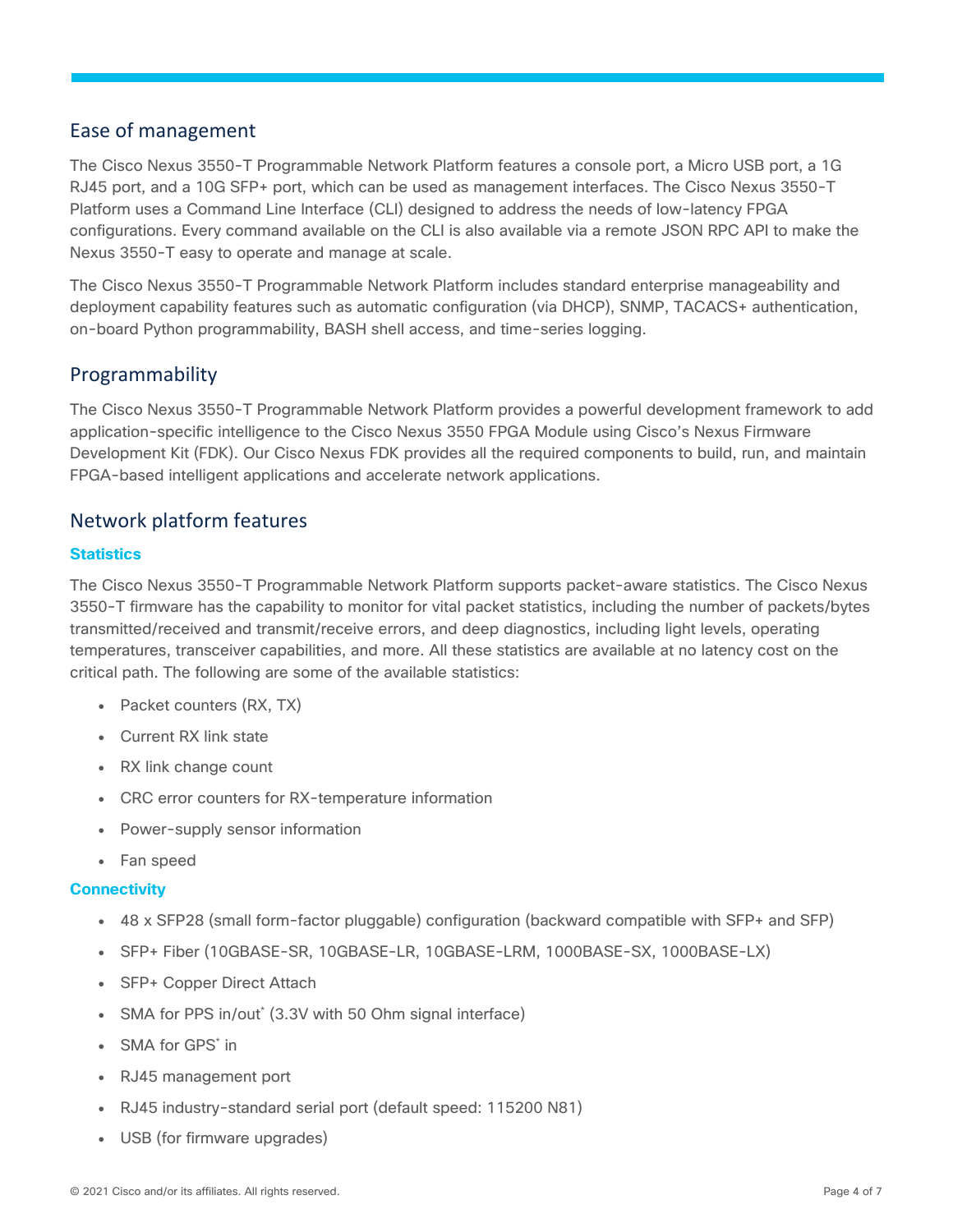Data rates<sup>1</sup>:

● 25GbE, 10GbE, 1GbE

#### **Management**

- CLI via serial, SSH, and telnet
- JSON RPC API for all CLI commands
- Automatic configuration via DHCP
- TACACS+ and multiuser support
- ACL's on management interface
- FW updates via SFTP, TFTP, HTTP, and USB
- Onboard BASH and Python scripts
- Onboard Cron jobs
- Time synchronization via PPS, GPS, PTP, and NTP

#### **General**

- 19" 1RU, rack mount
- Weight 10kg (22lbs)
- Dual, hot-swappable supplies
- Standard: AC 90-264V, 47-64 Hz, included IEC C13-C14 cables
- Optional: DC 40-72V
- Maximum consumption: 150W
- Dual hot-swappable fan modules
- Optional airflow direction
- Operating temperature: -5 °C to 45 °C
- Storage temperature: -40 °C to 70 °C
- Operating Relative Humidity: 5% to 90% (noncondensing)
- Storage Relative Humidity: 5% to 95% (noncondensing)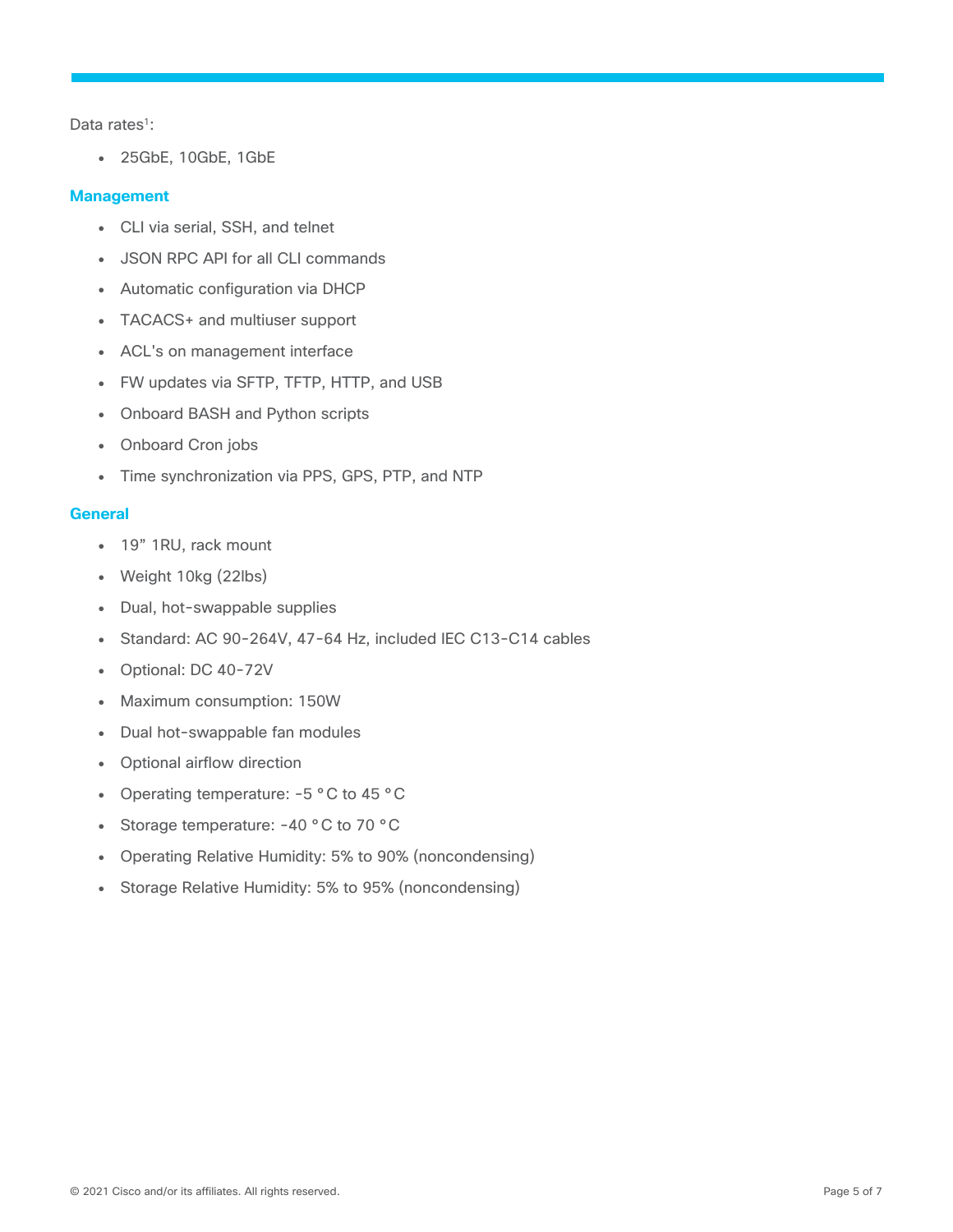# <span id="page-5-0"></span>Supported applications

The following table shows the list of currently supported and upcoming network applications for the Cisco Nexus 3550-T Programmable Network Platform. Some of these network applications are bundled within a single release. The details of these network applications can be found in the [software release notes.](https://www.cisco.com/c/en/us/products/collateral/switches/nexus-3550-series/nexus-3550-release-notes.html) Release notes are updated as new network applications are released.

| Table 1. |  | Supported applications |
|----------|--|------------------------|
|----------|--|------------------------|

| <b>Application</b>                      | <b>Overview</b>                                                 |
|-----------------------------------------|-----------------------------------------------------------------|
| <b>ULL Layer 3 Routing App</b>          | Ultra-low latency Layer 3 switching capability                  |
| <b>ULL Layer 2 Switching App</b>        | Ultra-low latency Layer 2 switching capability                  |
| <b>Security</b>                         | Enhanced packet-filtering and Network Address Translation (NAT) |
| <b>High Availability</b>                | Provides redundancy in the network                              |
| <b>WAN Extension</b> *                  | WAN link policing                                               |
| FastMux <sup>*</sup>                    | Packet-aggregation capability                                   |
| <b>Exchange Gateway App<sup>*</sup></b> | Ultra-low latency exchange fairness and HPT                     |
| Data Broker App <sup>*</sup>            | Packet-flow optimization                                        |
| <b>Grand Master App<sup>*</sup></b>     | Provides Grandmaster Clock.                                     |
| Tap Agg <sup>*</sup>                    | Provides network visibility                                     |
| User custom applications (FDK)          | Adding custom intelligence in the network.                      |

\*Future release

# <span id="page-5-1"></span>Cisco environmental sustainability

Information about Cisco's environmental sustainability policies and initiatives for our products, solutions, operations, and extended operations or supply chain is provided in the "Environment Sustainability" section of Cisco's [Corporate Social Responsibility](https://www-1.compliance2product.com/c2p/getAttachment.do?code=YM6Y0yThdO6Wj1FxxYPYfUG2dtFkTeFWGpzLRO8tcURFEifUCRV403Tq2ZMWP6Ai) (CSR) Report.

Reference links to information about key environmental sustainability topics (mentioned in the "Environment Sustainability" section of the CSR Report) are provided in the following table:

| Sustainability topic                                                                                               | Reference        |
|--------------------------------------------------------------------------------------------------------------------|------------------|
| Information on product material content laws and regulations                                                       | <b>Materials</b> |
| Information on electronic waste laws and regulations, including products, batteries, and packaging WEEE compliance |                  |

Cisco makes the packaging data available for informational purposes only. It may not reflect the most current legal developments, and Cisco does not represent, warrant, or guarantee that it is complete, accurate, or up to date. This information is subject to change without notice.